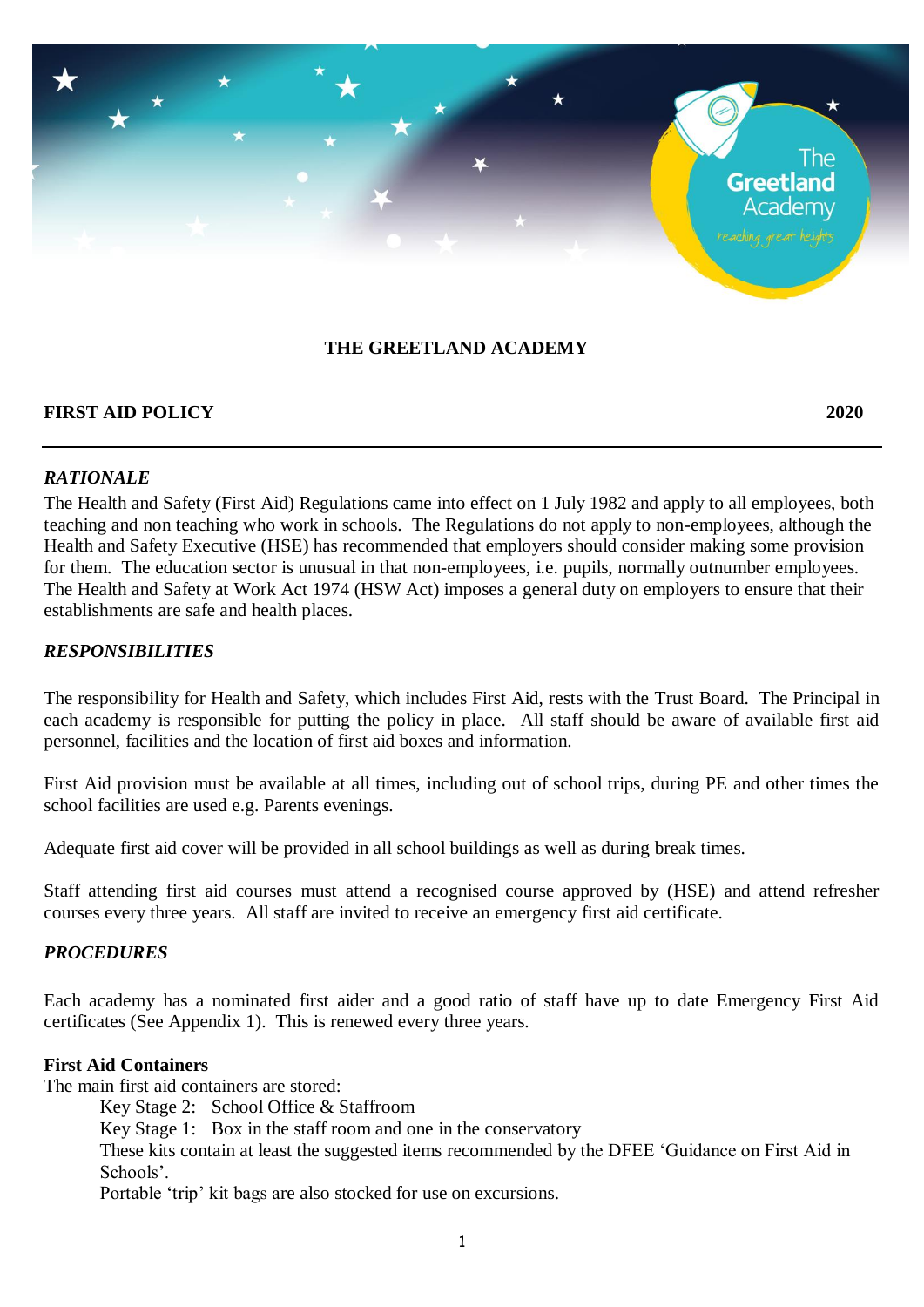# **In class time**

Support staff (where classrooms have allocated support) are to treat minor injuries occurring in the classroom, if support not available then pupils are sent to the school office. Staff should ensure that plastic gloves are worn at all times when dealing with accidents and that all first aid equipment is disposed of in the yellow plastic bags.

# **In the playground at break times**

o KS1

Children are to be brought into the Y1 shared area by the person on duty who will alert a member of staff in the staffroom. This person will then administer the appropriate First Aid in the Y1 shared area. This person does not need to hold a First Aid Certificate. Under no circumstances are children to receive first aid in the staff room.

o KS2

For minor cuts and bumps generally the KS2 staff on duty will send the pupil with another class member into school to get the attention of an adult. This person will then administer the appropriate First Aid. This person does not need to hold a First Aid Certificate. Under no circumstances are children to receive first aid in the staff room.

Staff should ensure that plastic gloves are worn at all times when dealing with accidents and that all first aid equipment is disposed of in the yellow plastic bags.

If dealing with a more serious injury, staff on duty will send a pupil to the staffroom to alert another adult to come out and assist.

#### **In the playground at lunch times**

o KS1

Children are to be brought into school by the mid-day supervisor on duty. This person will then administer the appropriate First Aid in the Y1 shared area. This person does not need to hold a First Aid Certificate. Under no circumstances are children to receive first aid in the staff room.

o KS2

Children are to be brought into school by the mid-day supervisor on duty who will pass the child to the MDS assigned to first aid duty that day. This person will then administer the appropriate First Aid. This person does not need to hold a First Aid Certificate. Under no circumstances are children to receive first aid in the staff room.

Staff should ensure that plastic gloves are worn at all times when dealing with accidents and that all first aid equipment is disposed of in the yellow plastic bags.

#### **Bumped Heads**

The child must be asked if they feel sick of dizzy. Any bump to the head should result in the parent being notified by telephone.

KS1 - All bumps to the head or face are notified and recorded in the 'bumped head' book. The book is carbonised and a copy should always be sent home with the child. As much details as possible should be recorded in the book stating what part of the head or face was hurt, if any swelling occurred, what, if any, treatment was carried out.

KS2 – parents are contacted by the school office regarding all bumps to the head or face. If it has not been possible to contact a parent/family member then a note will be put in the child's book bag to be sent home.

Stickers are also available at each site and can be displayed on the child's clothing.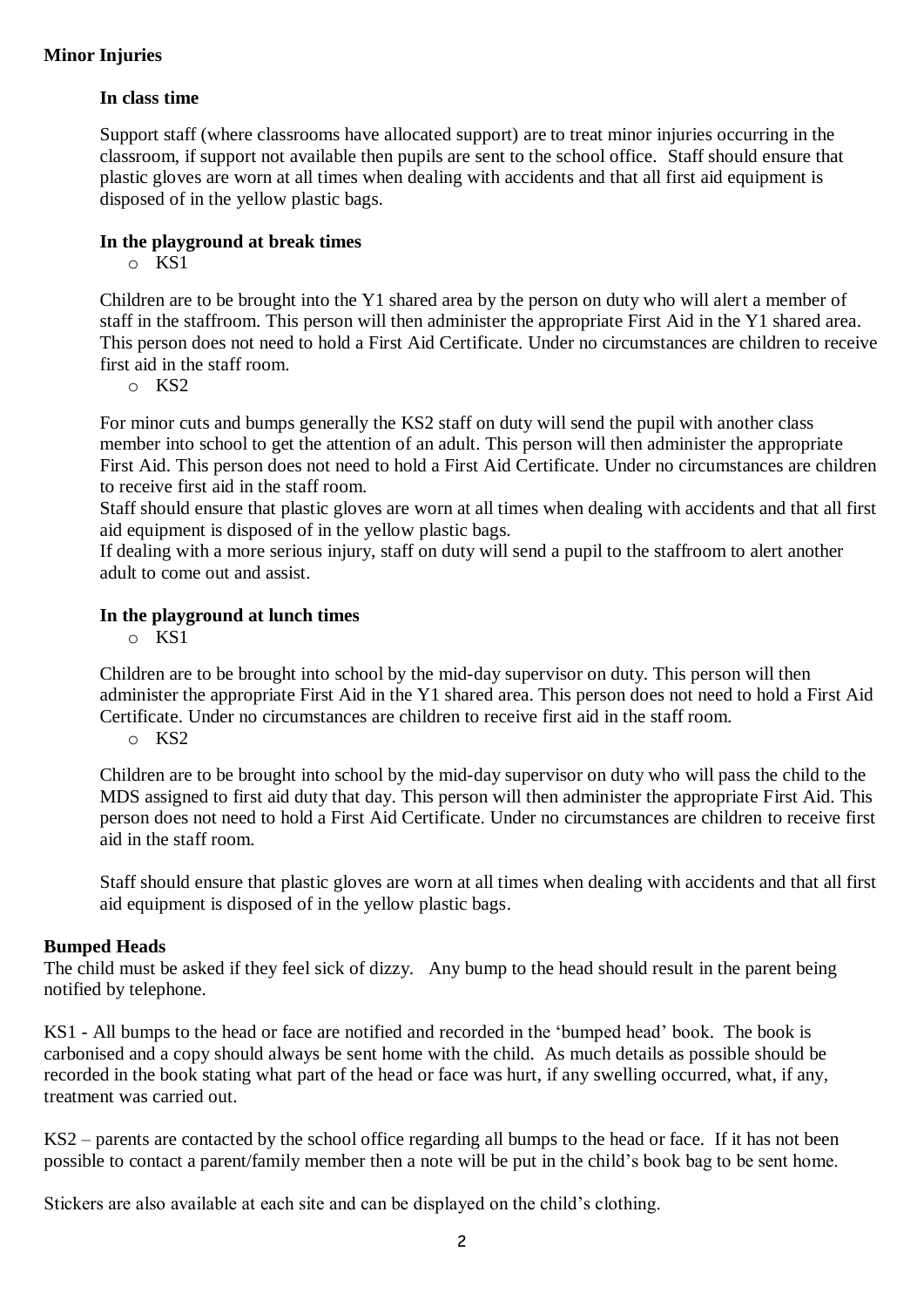# **Injuries requiring First Aider assistance**

In the event of more serious injuries, where the equipment in the basic first aid containers are not appropriate, the injured person is to be taken to the named first aider who will alert the appointed person and the appropriate treatment will be administered. In the event that the injured person cannot be moved, the first aider will go to the injured person. Any accident which requires a hospital visit must be recorded in the accident book.

# **Accident Reporting**

**All minor accidents and incidents which occur on the premises including staff, pupils, contractors, visitors and member of the public must be recorded on the minor injury log. Office staff and Senior Midday Supervisors hold these logs. Any incident occurring over lunchtime must be reported to the Senior MDS to record, throughout the remainder of the day the office logs must be used.**

All accidents which meet the criteria below must be reported to the Chief Operations Officer within 2 hours of the incident occurring. The COO will notify CYPS H&S Accident Dept.

- a) **Illness or injury to an employee** resulting in a visit to hospital, doctor, or time off work
- b) **Non employees taken to hospital** (including pupils, clients, contractors, public, etc.)
- c) **Any major injury** or illness reportable to the HSE
- d) **Any assault** causing an employee to be taken to hospital, doctor or resulting in time off work.

e) **Fatal accidents** or accidents where there is a possibility of injuries leading to death to employees or non employee.

All HSE reportable accidents will be reported by the Corporate Health and Safety Section.

Should further treatment be required, staff are to attempt to contact the parents/guardians. Should this prove impossible, then the appointed person will decide whether to take the child for further treatment, either to transport the injured person to A&E or to call emergency services. On no account must children be transported in cars without appropriate insurance and the permission of either the Principal or Deputy Head of School. Two members of staff will be required for such journeys.

#### **Off-Site Visits**

An identified member of staff holding a First Aid certificate must accompany all school visits off site and must be named in the risk assessment. A basic first aid container is to be taken on all off site visits and is to be held by the identified first aider. 'Lead staff' for the visit need to be aware of the first aid facilities of the site they are visiting.

#### **Pandemic Influenza**

The decision to close the school due to pandemic would be made by the Principal or their nominated representative.

The school will notify the Local Authority and the Environmental Health Dept.

Any pupil showing symptoms of pandemic flu at school will be isolated from other pupils and arrangements made for them to be collected and taken home.

If the school is aware of a large number of children with specific symptoms information will be sent out to all parents to minimise the spread of infection whilst the school remains open.

Advice to follow to minimise infection:

- Cover nose and mouth when coughing or sneezing using a tissue when possible
- Dispose of dirty tissues promptly and carefully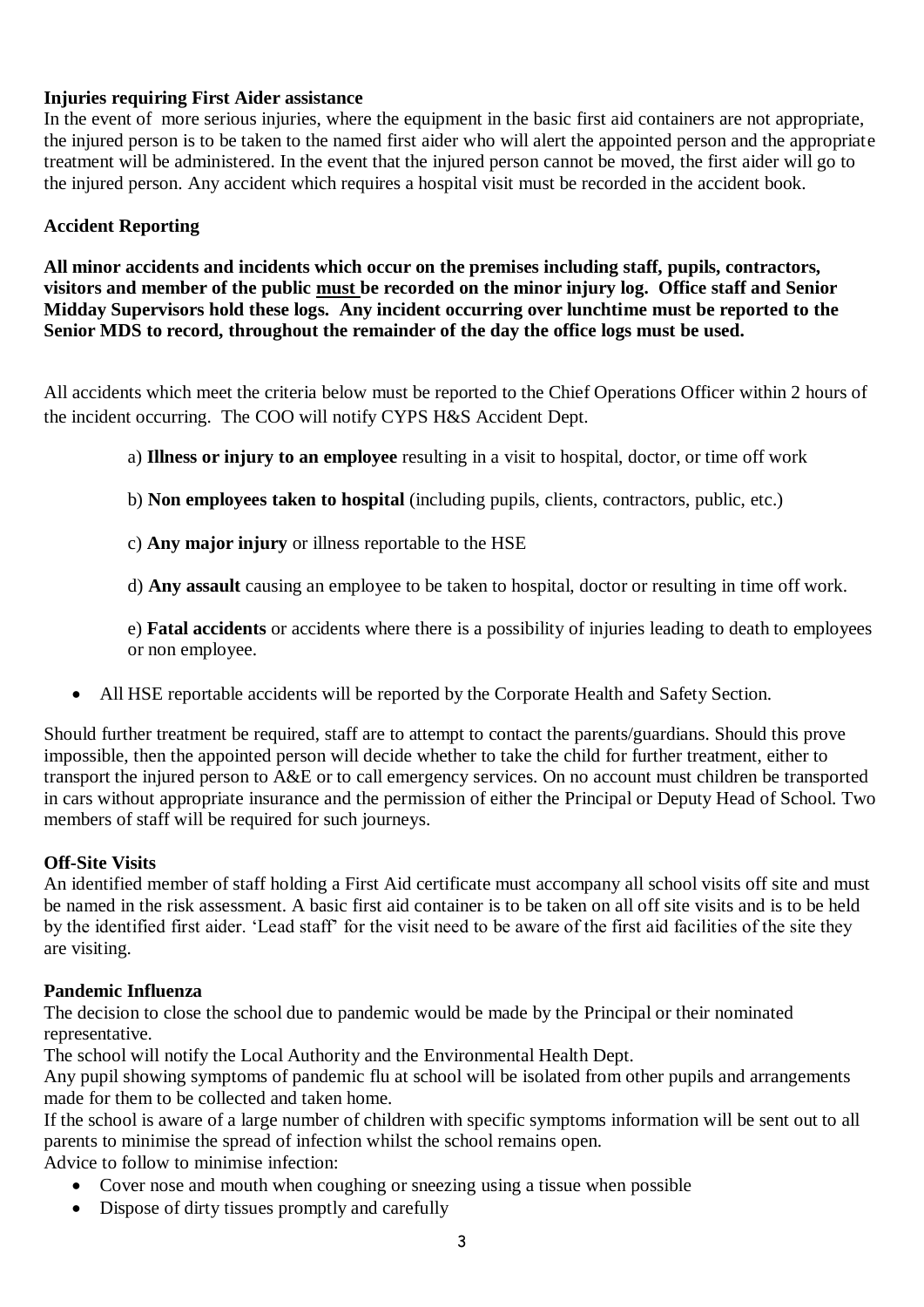- Wash hands frequently with soap and water to reduce the spread of the virus from hands to face or to other people
- Clean hard surfaces (e.g. door handles) frequently using a normal cleaning product

#### **Medication -Temporary**

Where a child needs to be given medication for children during the school day that is where the prescribed dose is 4 times a day, parents need to complete the 'Parent request for school to administer medicine (temporary)' form. The medicine is then to be stored in the main office, in either the fridge or office cupboard. At KS1 it is put in the staff room fridge if it needs to be kept cold. When administering the medicine, the adult giving it to the child must record the details on the medicines administration form and sign and date accordingly.

#### **Medication – Regular**

If a child requires medication on a regular basis, such as hayfever tablets, the parent is required to complete a 'parent request for school to administer medicine (regular). A copy of this will be kept in the school office in the 'Medicines in School' file and a further copy will be kept in the class register.

If a child requires an inhaler, the parent is required to complete an 'Asthma Care Plan' or an 'Inhaler Care Plan' along with the option of signing the 'Emergency Salbutamol Inhaler' plan. Copies of the Asthma and Inhaler Care Plans and Emergency consent forms are kept in the office, staffroom, PE file, swimming file and class file. Class Teachers are responsible for inhalers.

#### **Walking Trips from KS1 to KS2**

All adults accompanying children from KS1 to KS2 must wear a High Viz Jacket which can be found in the main office at KS2. At KS1 these are kept in the hall cupboards.

# *LINKS WITH OTHER POLICIES*

Emergency Management Policy – Pandemic sheet Health and Safety Policy Asthma Policy Medical Policy Allergies Policy Staff Handbook

Date reviewed and agreed: September 2020